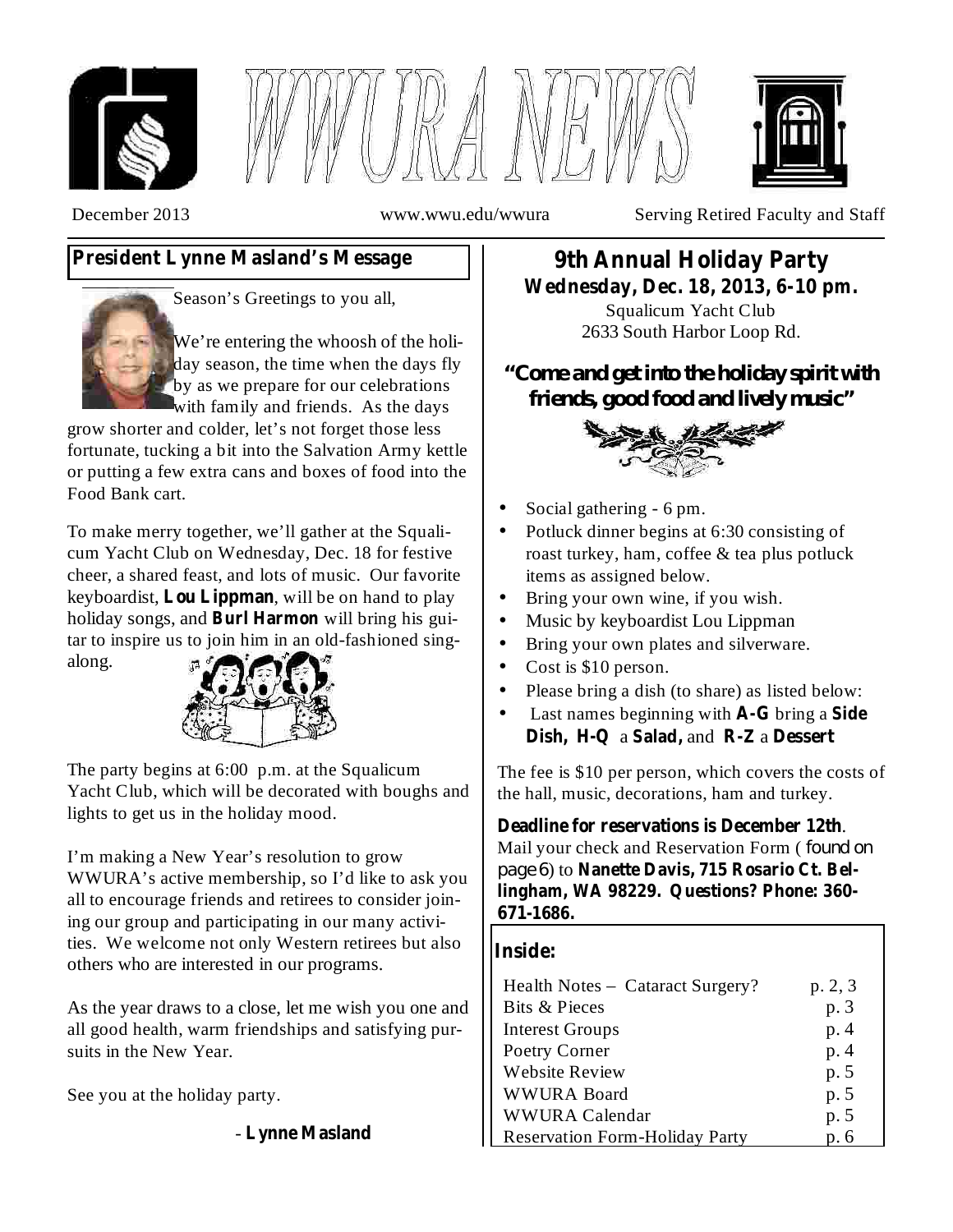## **2013 December Health Notes by Evelyn Ames Planning Cataract Surgery? Questions to Ask**

The National Eye Institute (at NIH), reports that most cataracts are related to aging, although there are other types. Secondary cataracts form after surgery for other eye problems (e.g., glaucoma) or occur in people with diabetes or are sometimes linked to steroid use. Traumatic cataracts can develop after an eye injury, sometimes years later. Congenital cataracta are when babies are born with cataracts or develop them in childhood. Radiation cataracts develop after exposure to some types of radiation. http://www.nei.nih.gov/health/cataract/cataract\_facts.asp

Common symptoms of cataracts include cloudy or blurry vision; colors seem faded; headlights/lamps/sunlight appear too bright; halo may appear around lights; poor night vision; double vision or multiple images in one eye (symptom may clear as the cataract gets larger); and frequent prescription changes in eyeglasses or contact lenses.

(http://www.nei.nih.gov/health/cataract/cataract\_facts.asp

Treatment for Cataracts: "symptoms of early cataract may be improved with new eyeglasses, brighter lighting, anti-glare sunglasses, or magnifying lenses. If these measures do not help, surgery is the only effective treatment. Surgery involves removing the cloudy lens and replacing it with an artificial lens." "A cataract needs to be removed only when vision loss interferes with your everyday activities, such as driving, reading, or watching TV. You and your eye care professional can make this decision together." "In most cases, delaying cataract surgery will not cause long-term damage to your eye or make the surgery more difficult. You do not have to rush into surgery." (http://www.nei.nih.gov/health/cataract/cataract\_facts.asp If surgery is done, it is performed on each eye at separate times (approximately 4 to 8 weeks apart (depending on recuperation and health of patient). Another viewpoint about waiting to have surgery is from the *New York Times* health section: "Unlike other eye diseases, there's no advantage to treating cataracts early," says Dr. Peter Egbert, professor of ophthalmology at **Stanford University**. "You don't miss your chance if you wait. Cataract surgery isn't urgent. You can always wait until the time is convenient."

http://www.nytimes.com/ref/health/healthguide/esn-cataracts-ask.html Cataracts do progressively interfere with vision, so one's ability to drive or get around safely may begin to be impaired.

Two types of surgery: **Phacoemulsification**, or **phaco**. "A small incision is made on the side of the cornea, the clear, dome-shaped surface that covers the front of the eye. Your doctor inserts a tiny probe into the eye. This device emits ultrasound waves that soften and break up the lens so that it can be removed by suction. Most cataract surgery today is done by phacoemulsification,. **Extracapsular surgery**: "doctor makes a longer incision on the side of the cornea and removes the cloudy core of the lens in one piece. The rest of the lens is removed by suction."

(http://www.nei.nih.gov/health/cataract/cataract\_facts.asp

Types of replacement lens: monofocal (covered by Medicare and most insurers) and multifocal lenses (becoming more popular but are not recommended for people with macular degeneration or diabetic retinopathy. Newer types are being are being use and more than likely in the future other types of lens will be readily available.

Questions to ask your ophthalomolgist.

Do you have an eye problem such as age-related macular degeneration or diabetic retinopathy? Do you have astigmatism? Where is the astigmatism located in the eye? Is it in both eyes? Are you a can-

didate for toric lens due to your astigmatism?

*(cont'd next page)*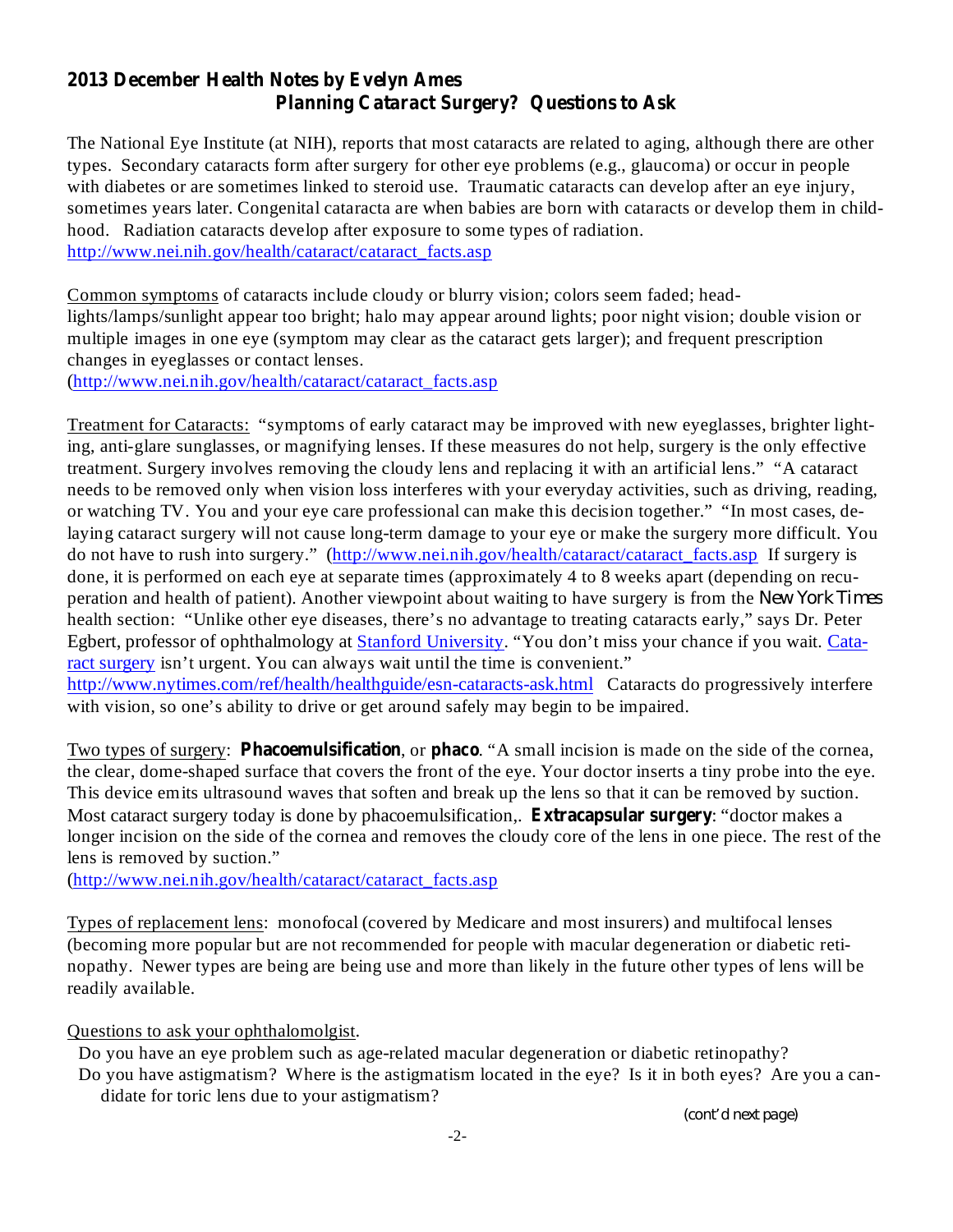### **Health Notes** , *cont'd*

Do you have glaucoma?

Which type of surgery is best for you?

Can contact lens be worn after surgery?

Will reading glasses be needed after surgery? "Whether you will still need glasses or contacts depends on what correction you need and what kind of lenses were implanted. There is no way to test replacement lenses before they are implanted" (NEI).

How competitive in price are the recommended ophthalomgists in your geographical location?

How often does the eye specialist perform cataract surgery and what is the success rate for the ophthalomogist? To gather information about potential eye surgeons, this site might help: http://www.healthgrades.com/ophthalmology-directory

Do you need special lens (e.g., toric lens. These lenses correct for astigmatism. "They can be made from HEMA (soft), silicone hydrogel, or gas permeable materials" (http://www.eyehealthweb.com/toriccontact-lenses/

Have you had lasik surgery?

### Information about LASIK surgery (from http://www.mayoclinic.org/medical-edge-newspaper-2011/dec-16a.html):

"Successful cataract surgery is possible for most people who have had laser-assisted in-situ keratomileusis (LASIK surgery) or other types of refractive surgery that reshape the cornea to correct vision. There is one important caveat, though. To ensure the most predictable vision outcome following cataract surgery, you need to provide your cataract surgeon with specific information about your eyes and eyesight from before and after your LASIK surgery."

"For people like you who have had LASIK surgery, providing the appropriate lens implant for cataract surgery takes additional calculations to determine the correct lens power. In addition to taking measurements of the eye, the surgeon also needs an accurate record of your prescription before and after LASIK surgery, as well as an accurate measurement of the curvature of your cornea before LASIK. The records from your LASIK surgery should contain this information."

**Let Evelyn Ames (734-3184) know if** presentation about osteoarthritis and self-management techniques). **you would attend a brown bag lunch arranged for WWURA members in January/February.** Local health-related program that may be of interest to members: "Putting Pain in Its Place" (an hour long

Historical note: Did you know that during the time of Colonial America (on eve of the revolution) the average life expectancy at birth was 34.5 years for men and 36.5 for women? Fifty percent of deaths occurred in those under 10.

# **Bits and Pieces**

# Welcome to WWURA's Board, Joyce Geisler!

At the December Board Meeting, Joyce was appointed to fill the vacancy created by the resignation of Erlene Poole. Erlene and husband Wendell expect to travel extensively in the coming year. Happy travels and thanks for your service!



Christmas shoppers might be interested in looking at Jo Anne Rose's recently updated book , "The Columbia River" (Caxton Press) as well as her book ,"The San Juan Islands".

-3-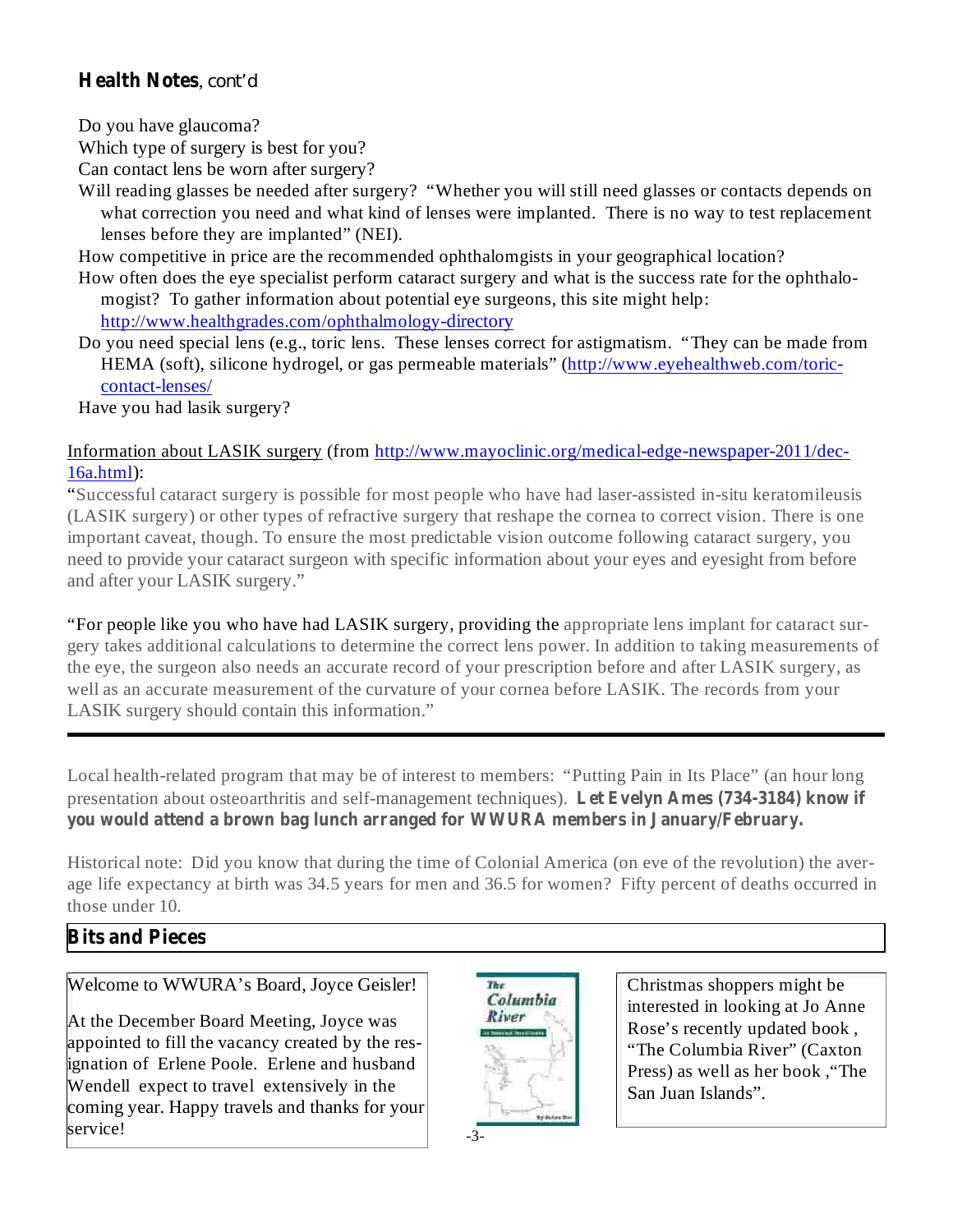# **DECEMBER INTEREST GROUPS**

If you are interested in one of the groups please call or email the contact person.

**BOOK GROUP** --Donna Moore, 360-733-5769 <dfmoore12@gmail.com>

We will meet Tuesday, Dec. 17th at 2:30 P.m. at Donna Moore's home at 346 Bayside Rd.

December's book is *The Hare with the Amber Eyes* by Edmund DeWaal (leader, Inge Paulus)

January's book is *The Snow Child* by Eowyn Ivey (leader, Barbara Levin)

**BRIDGE GROUP**--Nicholas Bullat, <gnbmaestro@gmail.com>

Meets the 4th Tuesday of the month at member's homes. We will not meet in December, but will meet January 28th at Carol Radke's home at 508 Lyla Lane. 733-5876.

**INFORMAL DINING --** Janet Berg, 360-733-4654, <janetlila@hotmail.com> Meets in small groups each month at member's homes.

**OPERA GROUP**--Evelyn Ames, 360-734-3184, <Evelyn.ames@wwu.edu>.

**Metropolitan Opera HD Series for 2013-2014,** check this website for cast and dates of encores: This group usually attends the opera independently or in small groups. Call Evelyn if you need a ride. http://www.metoperafamily.org/metopera/liveinhd/LiveinHD.aspx In the left corner is Participating Theaters (click on United States and/or Canada for listing). There are 10 HD showings this season. Running times of each opera are listed at main web site.

**Lincoln Theater in Mt. Vernon:** http://www.lincolntheatre.org/welcome (click on calendar) **Check the Pickford Film Center** for European opera showings: http:/pickfordfilmcenter.org/ December 14 at 9:55 a.m. Verdi's Falstaff. Encores Monday, January 20, 2014 at 6:30 p.m.

**SKIING** - Charlie Way, 360-734-0649

It continues to snow in the mountains----be sure to let Charlie know if you want to ski this year.

#### **WRITER'S GROUP** - Evelyn Wright, 676-0227,<ewright410@comcast.net>

Meets twice a month. The groups are kept small so there is time for reading and critiquing each other's work. The first group is now closed, but if you are interested in a second group call Bill Smith, 647-4534, <rhetor16@yahoo.com>

by Dorothea Grossman This winter feels colder than ever, or maybe I'm just more sensitive these days, when the wind is a fire engine and the moon is sinister and blue. I'm all bundled up for it, stamping my feet, drinking rum, counting the days until the yellow flowers.

**Untitled Poem**

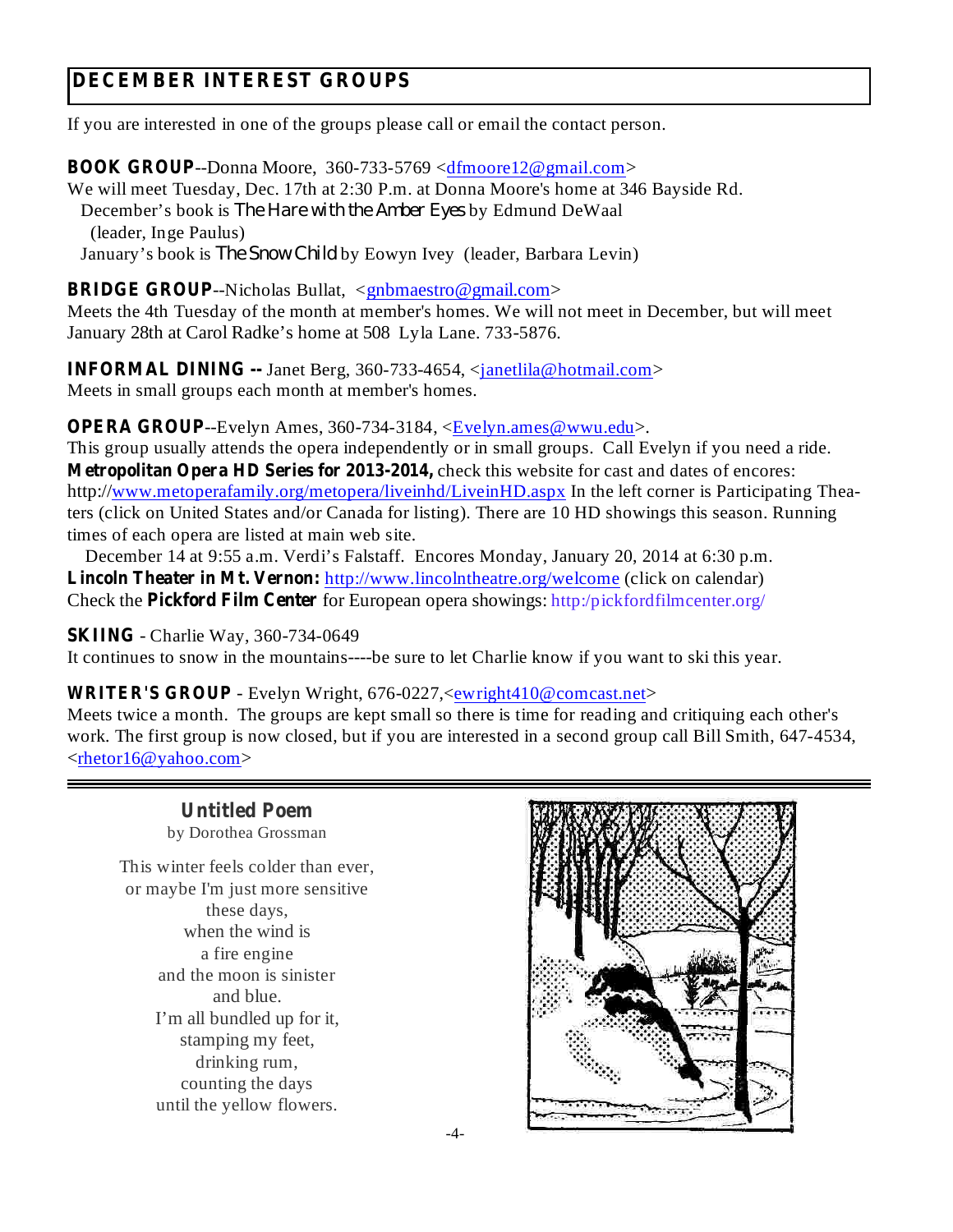### **Not a Book Review, But a Website Review: TED.com**

TED.com is a multifaceted, fascinating and interesting website. I recommend it to people who are interested in ideas, in the world, and who have broad interests. The content of the site is dozens of 18 minute talks by some of the most interesting and innovative minds around. Bill Gates gives 4 of the talks. Malcolm Gladwell, author of *The Tipping Point* and *Outliers* also gives four.

One of the most interesting speakers, for me, is Hans Rosling, a Swedish physician and academic, whose many talks have had me laughing while he was disabusing me of some of my favorite prejudices while using for his presentation some awesome moving graphs to represent changing statistics about world public health over time. I go back to him again and again.

One of the most inspiring talks, to my taste, is the one by Patrick Awuah, a young Ghanaian who found his way to a BA from Swarthmore and an MBA from UC Berkeley. Then after ten years at Microsoft, he returned to Ghana for a life of service. He has founded, and is president of, Ashesi University, a liberal arts non-profit school in Accra, Ghana, which began with 30 students in 2005 and now has 500. (Ashesi means "beginning" in Akan, Awuah's native language). He speaks of his life and of his perception that lack of quality leadership is one of Africa's major problems. He speaks of his belief that a liberal arts education that focuses on business, technology, and leadership may help make governments in Africa work better. His talk moved me.

Sir Ken Robinson gives just one talk, the most visited talk on TED.com. The aim of his life work and of his TED talk is, in his own words, "to transform the culture of education and organizations with a richer conception of human intelligence and creativity." He's also one of TED's funniest speakers.

There are dozens more speakers, all of them interesting. You probably know of most of this almost random list: Al Gore, J.K. Rowling, Isabel Allende, Jennifer Granholm, Richard Dawkins, Google founders Larry Page and Sergey Brin, Jared Diamond, Jane Goodall, Freeman Dyson, Murray Gell-Man. The website is easy to navigate. I suggest that you try two of three of the speakers.

**-Bob McDonnell**

| 2013-2014 WWURA Officers              |                                                 | <b>WWURA Calendar</b> |
|---------------------------------------|-------------------------------------------------|-----------------------|
| President-Lynne Masland 671-1686      |                                                 |                       |
| President Elect—TBA                   |                                                 | December 2013         |
| Past President—Nanette Davis 676-9821 |                                                 | 14—Jingle Bell Run    |
| Secretary-Donna Moore                 | 733-5769                                        | 18-Holiday Party      |
| Treasurer-John Reay                   | 733-1195                                        |                       |
|                                       |                                                 | <b>January 2014</b>   |
| <b>Board Members</b>                  |                                                 | 7—Board Meeting       |
| Nanette Davis<br>671-1686             | <b>Bob McDonnell</b><br>650-0626                | 15-Travelogue-        |
| Kirsti Charlton<br>393-7187           | Joyce Geisler<br>933-1729                       | New Zealand           |
| Rudi Weiss<br>733-9155                | Patricia Roberts<br>676-2593                    |                       |
| <b>Bill Smith</b><br>647-4534         |                                                 | <b>February 2014</b>  |
| Lynne Masland<br>676-9821             | <b>Newsletter Editor—Margaret Woll 734-8427</b> | 4—Board Meeting       |
| Larry Richardson 671-4277             | Webmaster-John Woll 734-8427                    |                       |